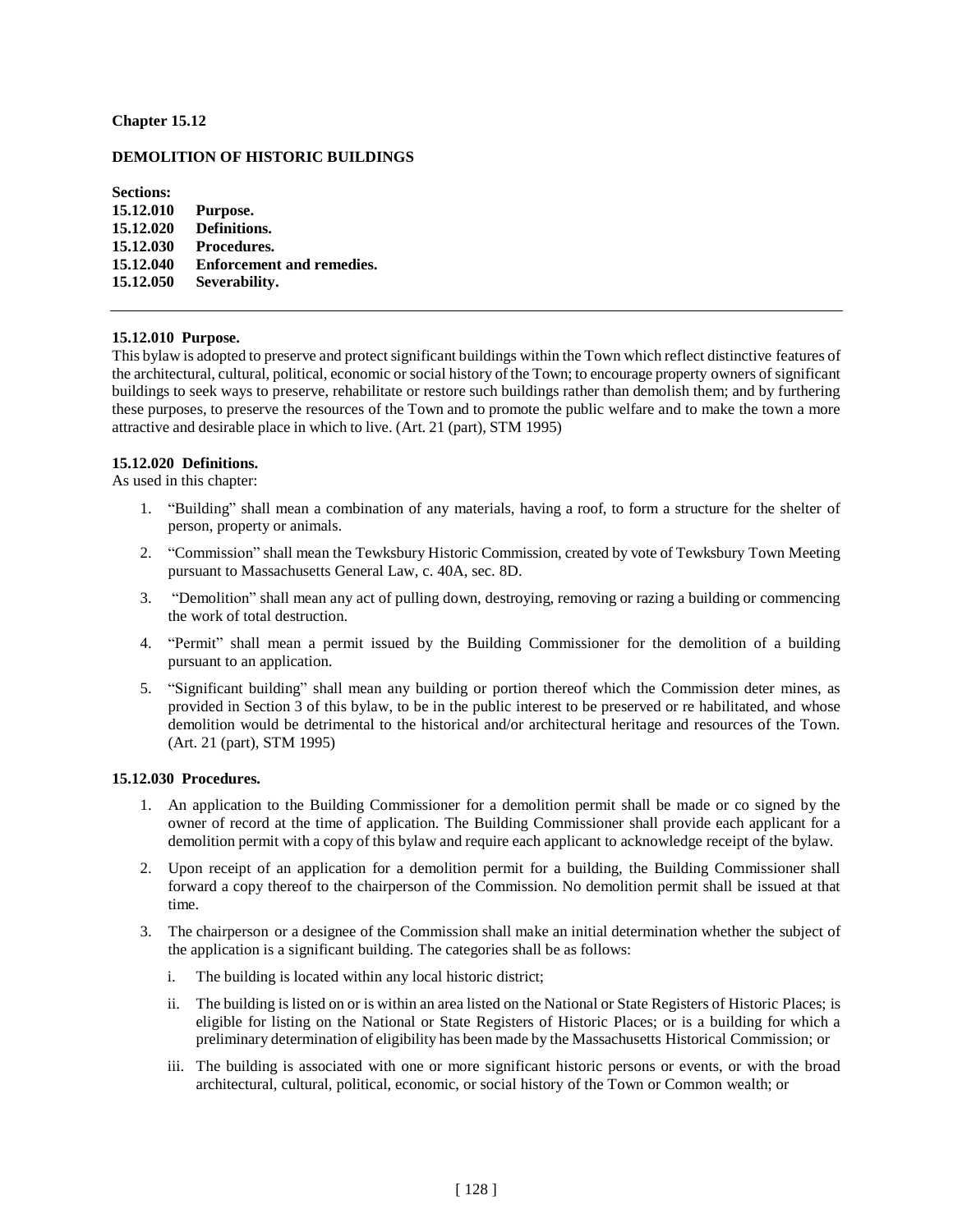- iv. The building is historically or architecturally significant in terms of its period, style, method of building construction, or its association with a significant architect or builder, either by itself or as a part of a group of buildings; or
- v. The building is already on a list established by vote of the Historic Commission using the criteria contained in paragraphs i through iv above.
- 4. If the Chairman makes an initial determination that the building is a significant building, the chairperson shall notify the Building Commissioner in writing within fifteen (15) days of receipt of the copy of the application that this bylaw does apply to the building and that no demolition permit may be issued at that time. After the expiration of fifteen  $(15)$  days from the date the chairperson received the copy of the application, if the Building Commissioner has not received notification that the building is a significant building, the Building Commissioner may, subject to the requirements of the State Building Code and other applicable law, issue the demolition permit.
- 5. The Commission shall hold a hearing on an application for demolition of a significant building within thirty (30) days of receipt of the copy of the application unless the Commission and the applicant shall jointly agree to extend the period. The Commission shall give public notice of the hearing by publishing notice of the time, place and purpose of the hearing in a local news paper at least seven days before such hearing. At least seven days before such hearing, the Commission shall mail a copy of such notice to the applicant, to the owners of property abut ting the property which is the subject of the hearing, and to other parties deemed by the Commission to be affected thereby.
- 6. If, after such hearing, the Commission determines that the demolition of the significant building would not be detrimental to the historical or architectural heritage or resources of Tewksbury, the Commission shall notify the Building Commissioner within ten (10) days of such determination. Upon receipt of such determination, or after the expiration of fifteen (15) days from the date of the hearing, if the Building Commissioner has not received notification from the Commission, the Building Commissioner may, subject to the requirements of the State Building Code and other applicable law, issue the demolition permit.
- 7. If the Commission determines that the demolition of the significant building would be detrimental to the historical or architectural heritage or resources of the Town, such building shall be considered a preferably preserved significant building.
- 8. Upon determination by the Commission that the significant building which is the subject of the application for a demolition permit is a preferably preserved significant building, the Commission within ten days shall so advise the applicant and the BuildingCommissioner and no demolition permit may be issued until two hundred and seventy (270) days after the date of the application for a demolition permit.
- 9. Within ten days of the determination, the Commission shall in writing invite the owner of record of a preferably preserved significant building and any other persons deemed appropriate to participate in an investigation of alternatives to demolition including but not limited to: incorporation of the building into the future development of the site; adaptive reuse of the building; utilization of financial incentives to rehabilitate the building; rezoning; or seeking a new owner willing to purchase and preserve, restore or rehabilitate the building.
- 10. Notwithstanding the provisions of section 3.6, the Building Commissioner may issue a demolition permit for a preferably preserved significant building at any time after receipt of written advice from the Commission to the effect that either:
	- (a) The Commission is satisfied that there is no reasonable likelihood that either the owner or some other person or group is willing to purchase, preserve, rehabilitate or restore such building, or
	- (b) The Commission is satisfied that for at least two hundred and seventy (270) days the owner has made continuing bona fide and reasonable efforts to locate a purchaser to preserve, rehabilitate and restore the subject building, and that such efforts have been successful.